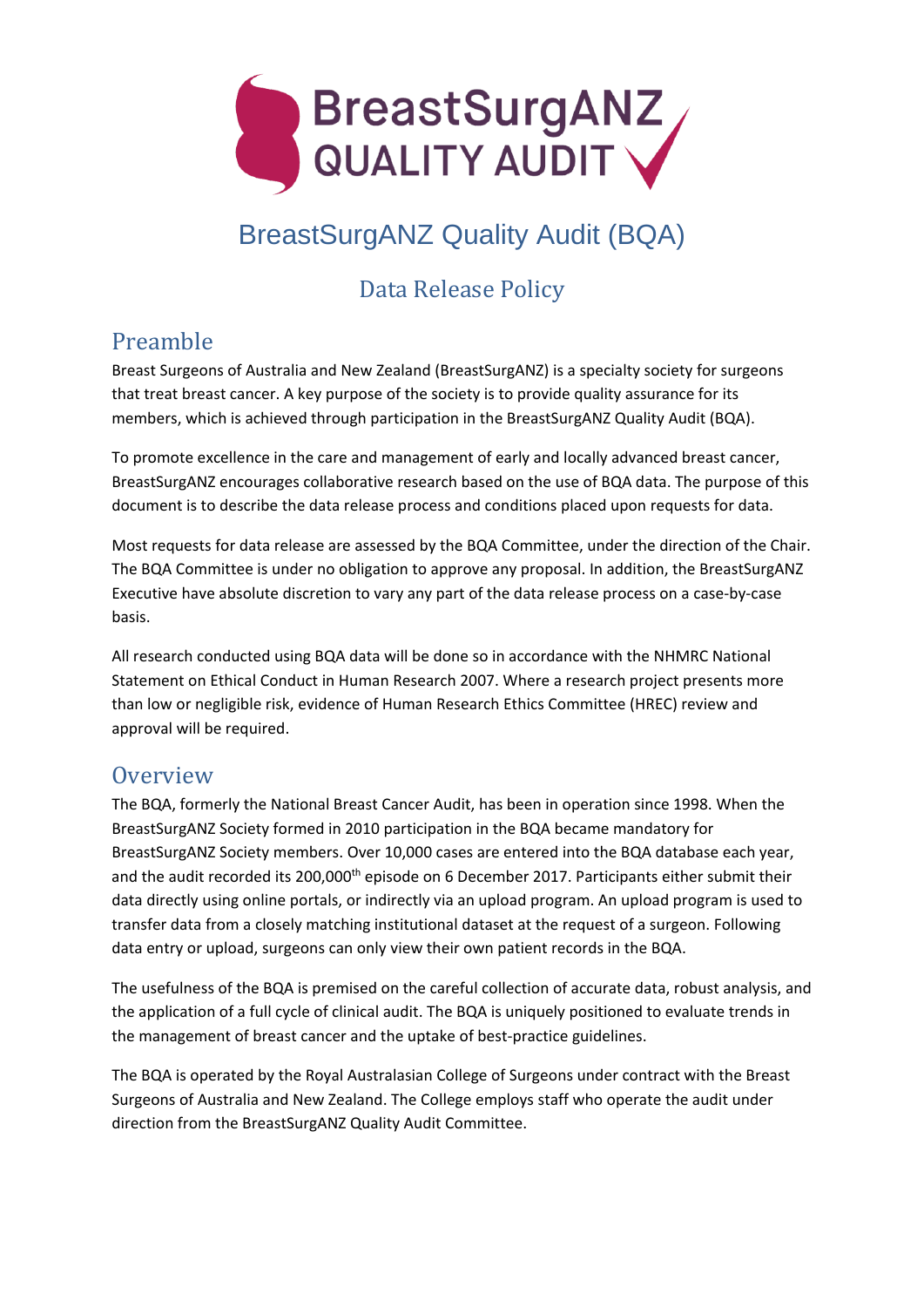## Privacy & Qualified Privilege

There is a small possibility that BQA data, whether supplied directly by surgeons or via institutional upload, may enable patient identification; however, no information will be released for research purposes that could identify patients. The audit's status as a Quality Assurance Activity (protected by national legislation in both Australia and New Zealand) prohibits the disclosure of any information that could identify an individual participant beyond the agreed parameters of the activity. Data that might identify an individual surgeon or group of surgeons cannot be released without written consent from each surgeon involved.

## Informal and formal requests for data

Participants can freely and informally access their own data, and audit staff will assist in the extraction and analysis of such data. For descriptive statistics analysis to a surgeon's own data there is no requirement for a formal request using the BQA Data Release Form. For more complex analysis, or any requests requiring data belonging to other surgeons, the procedure to make a formal request (as outlined below) must be followed. Any external researcher who wishes to access selected BQA data but is not a participating member of the BreastSurgANZ Society must request data using the formal process.

## Process for requesting data

Formal requests to access selected BQA data, or to have data analysed by audit staff, must use the [BQA Data Request Form.](https://www.surgeons.org/-/media/Project/RACS/surgeons-org/files/morbidity-audits/bqa-data-request-form.pdf) Information that must be supplied includes the requestor's contact details, institution where the research is being conducted (i.e. university, surgeon, government), data required, timeframe, type of analysis to be performed, and how the data will be securely stored and destroyed on completion of the research. Requests for research purposes must be accompanied by a *curriculum vitae* of the requestor, HREC approval letter and all documents study documents which were reviewed and approved by the HREC.

If the request requires surgeon identification or, if the subset of data is so small that there is a risk of such identification, signatures from all identifiable surgeons are required as consent from participants.

Formal requests should be emailed to [breast.audit@surgeons.org](mailto:breast.audit@surgeons.org) for review by the BQA Committee.

# Role of BQA Committee

The role of the BQA Committee includes reviewing requests for audit data and providing a timely response. They may, if necessary, request further information from the requestor.

The Committee will consider:

- The scientific merit of the research
- The importance of the research to existing public health issues
- Any potentially negative political, workforce or other impacts
- The intended purpose of the research
- Whether the request will result in a duplication of research
- Whether the data requested is available.

An important consideration for the Committee is to ensure that there are no potential breaches of the obligations and commitments given to national agencies which seek to protect the privacy of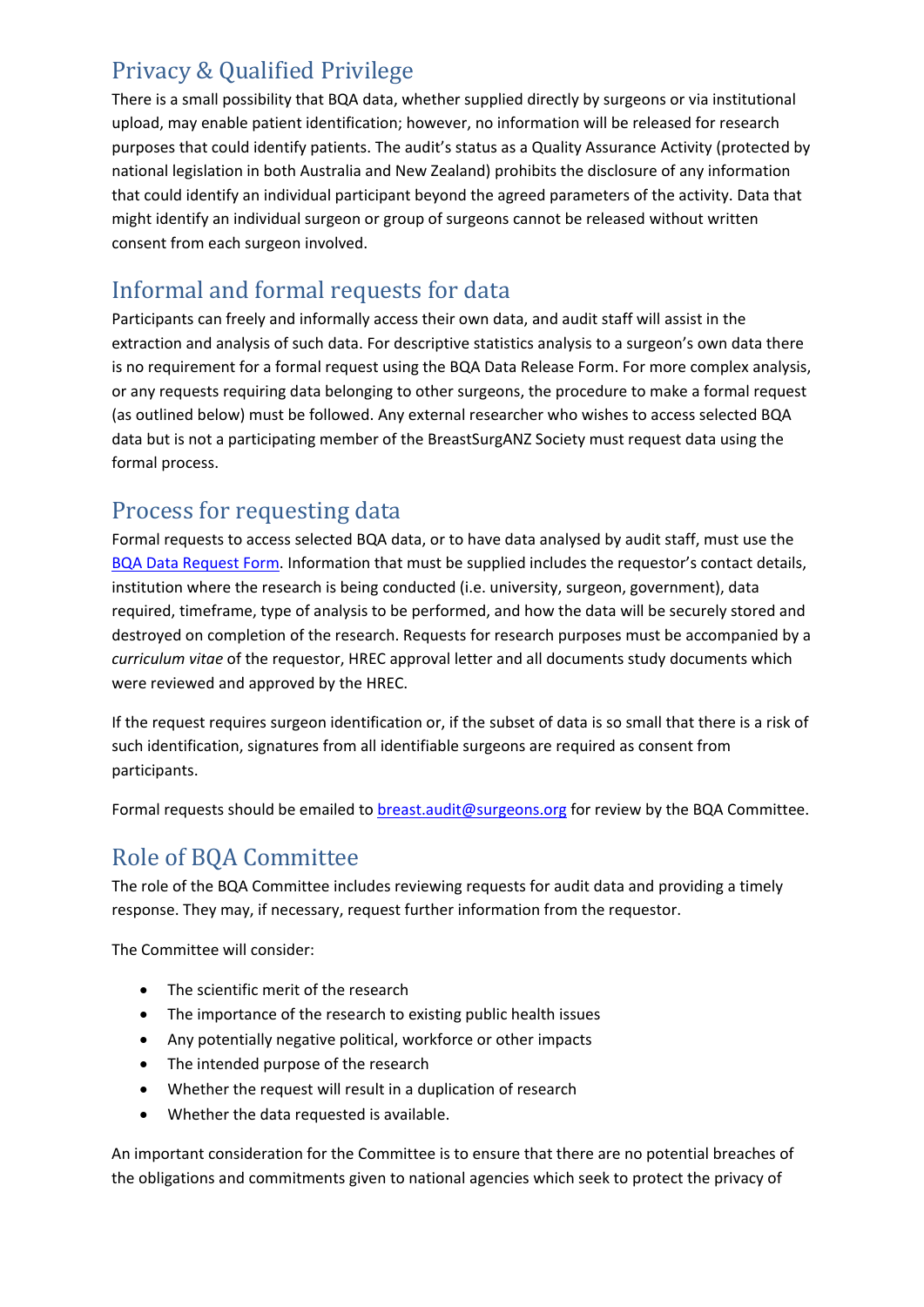individuals under 'qualified privilege' arrangements (specifically the protections afforded to audit participants under the Australian Commonwealth Qualified Privilege Scheme and the New Zealand Protected Quality Assurance Activities provisions).

If concerns are raised, the request may be referred to the BreastSurgANZ Council and/or the BreastSurgANZ Executive for further consideration. The BQA Committee will ensure that the least sensitive level of data practicable is released to fulfil the requirements of the research proposal.

The BQA Committee may recommend that the data be analysed in-house, without the release of raw data to the requestor. In this situation, the cost of data analysis will need to be agreed by the requestor prior to any analysis proceeding.

Once a final decision has been made by the BQA Committee, audit staff will inform the requestor of the decision in writing.

## Ethics approval

The BQA Committee requires evidence of ethics approval from a Human Research Ethics Committee (HREC) where proposed research demonstrates higher than low or negligible risk. If the research has been reviewed and approved by a HREC a copy of the ethics approval and approved study documents will need to be provided to the BQA Committee. Ethics approval is not required by the BQA Committee if the data request is not for research purposes. It is suggested that the requestor discuss their project with their institution's Research Governance Officer, or equivalent, prior to making a request for data, as the institution may have its own requirements for staff conducting research.

## Charging for data requests

The BQA Committee may decide that a request can be approved, but that some financial contribution must be made.

Fees are calculated based on the following factors and applied at the discretion of the BQA Committee:

- Number of hours required
- Complexity of data analysis
- Level of expertise required
- Whether external consultation is necessary
- Costing will take into consideration the 'accumulated value' of the BQA data. This will factor in the number of data fields required and the number of years of data requested. This is to reflect the previous costs in accruing and storing the data and the database structure
- Members will be charged at a lower rate than external academic bodies, and these rates will be lower again than those charged to commercial entities.

An estimate of cost will be provided prior to the commencement of any work.

#### Release and use of BQA data

Released data is confidential and remains the property of BreastSurgANZ.

The requestor must acknowledge and agree to the terms of data release. Terms will include compliance with national privacy laws and 'qualified privilege' provisions in Australia and New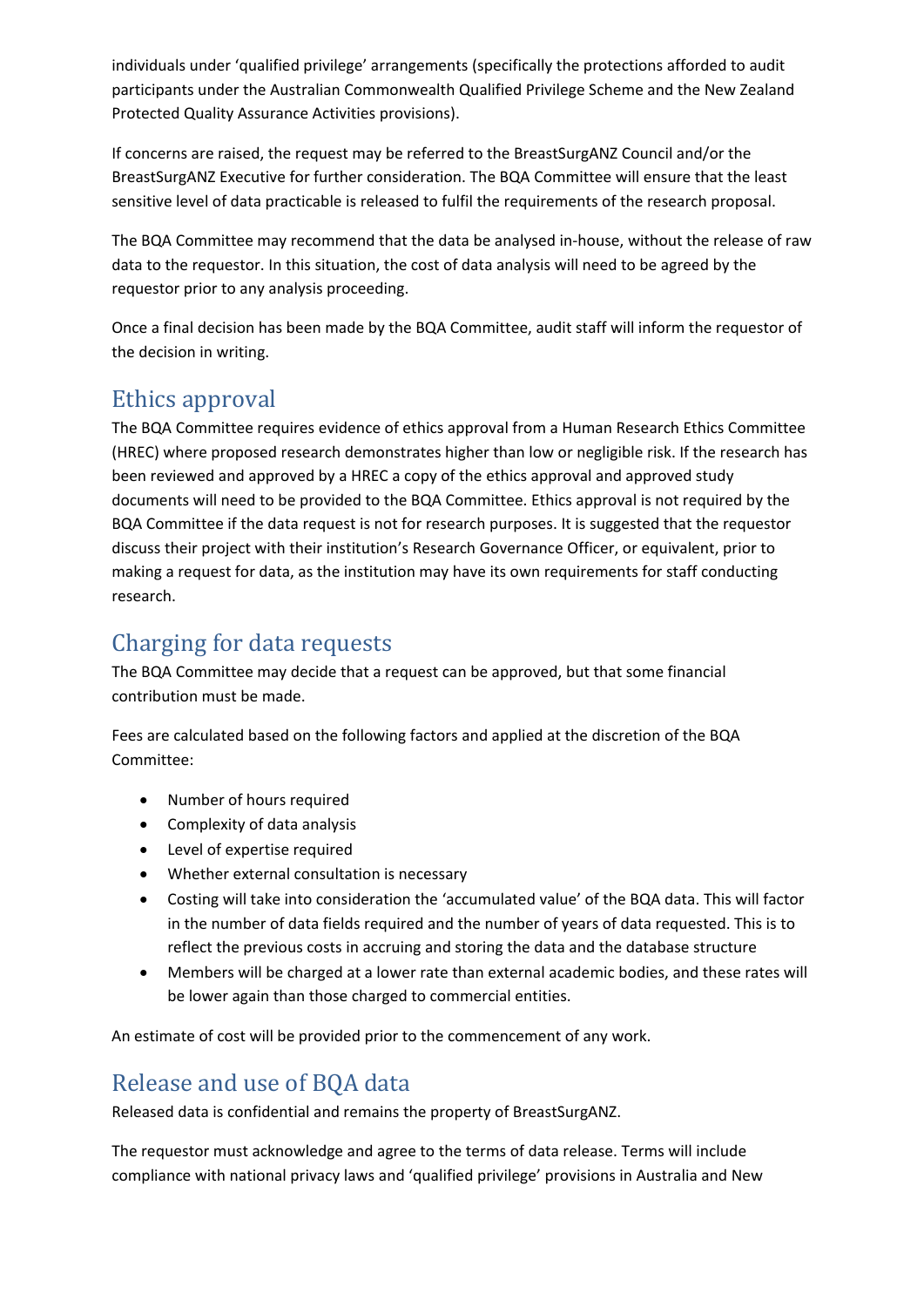Zealand. The requestor remains liable to BreastSurgANZ for any breaches of these provisions and the Society retains the right to revoke access to data if the requestor does not abide by the terms of data release.

The provision of data will depend on the available resources at the time of request. Requestors will be given a password protected file. Larger files, and those that include potentially identifying information, will be transferred using secure online file-sharing software.

Data may only be used for the purpose approved by the BQA Committee. That is, the purpose stated on the [BQA Data Request](https://www.surgeons.org/-/media/Project/RACS/surgeons-org/files/morbidity-audits/bqa-data-request-form.pdf) Form and associated study documents provided for the BQA Committee's review, or a negotiated purpose subsequently approved by the Committee.

Released data must not be disclosed to third parties, combined with other data sets, or linked with other data without specific prior approval by the BQA Committee. The released data set must only be used for the purpose stipulated in the contract of release.

The successful applicant will have the use of selected data up to the proposed completion date, and six-monthly progress reports must be made to the BQA committee. When the approval period has lapsed, the requestor will be asked to submit an amendment release to extend the data release approval or cease using the data provided. Data must be kept for a minimum of five years post publication, if the data is published.

After the approval period (or post-publication period) has ended, the applicant will be asked to provide written confirmation that the provided data has been destroyed.

## BQA involvement in reporting of results

The BQA Committee may choose to release data on the condition that audit staff and/or one or more contributing BreastSurgANZ members participate in the data analysis process and reporting. In such cases, the staff member and/or BreastSurgANZ member would be a co-author in any arising reports or publications. This will be made clear to the requestor in writing prior to the release of any data.

BreastSurgANZ must be provided with a copy of all resulting reports, manuscripts or presentations, 14 days prior to publication or presentation. BreastSurgANZ may provide comments and/or reasonable amendments to the publication within 14 days of receipt. If no such comments or amendments are provided within those 14 days, the researcher can publish.

#### Acknowledgements

The BQA must be acknowledged as the source of data in any report, publication or presentation.

When external researchers prepare a manuscript primarily based on BQA data, the 'BreastSurgANZ Quality Audit' must be acknowledged, regardless of whether any audit staff or BreastSurgANZ members were involved in the preparation of the manuscript.

When the BQA data forms part, but not the sole focus of the research, 'BreastSurgANZ Quality Audit' must be explicitly acknowledged as a source in the 'Acknowledgements' section.

The following acknowledgement is required in either situation: